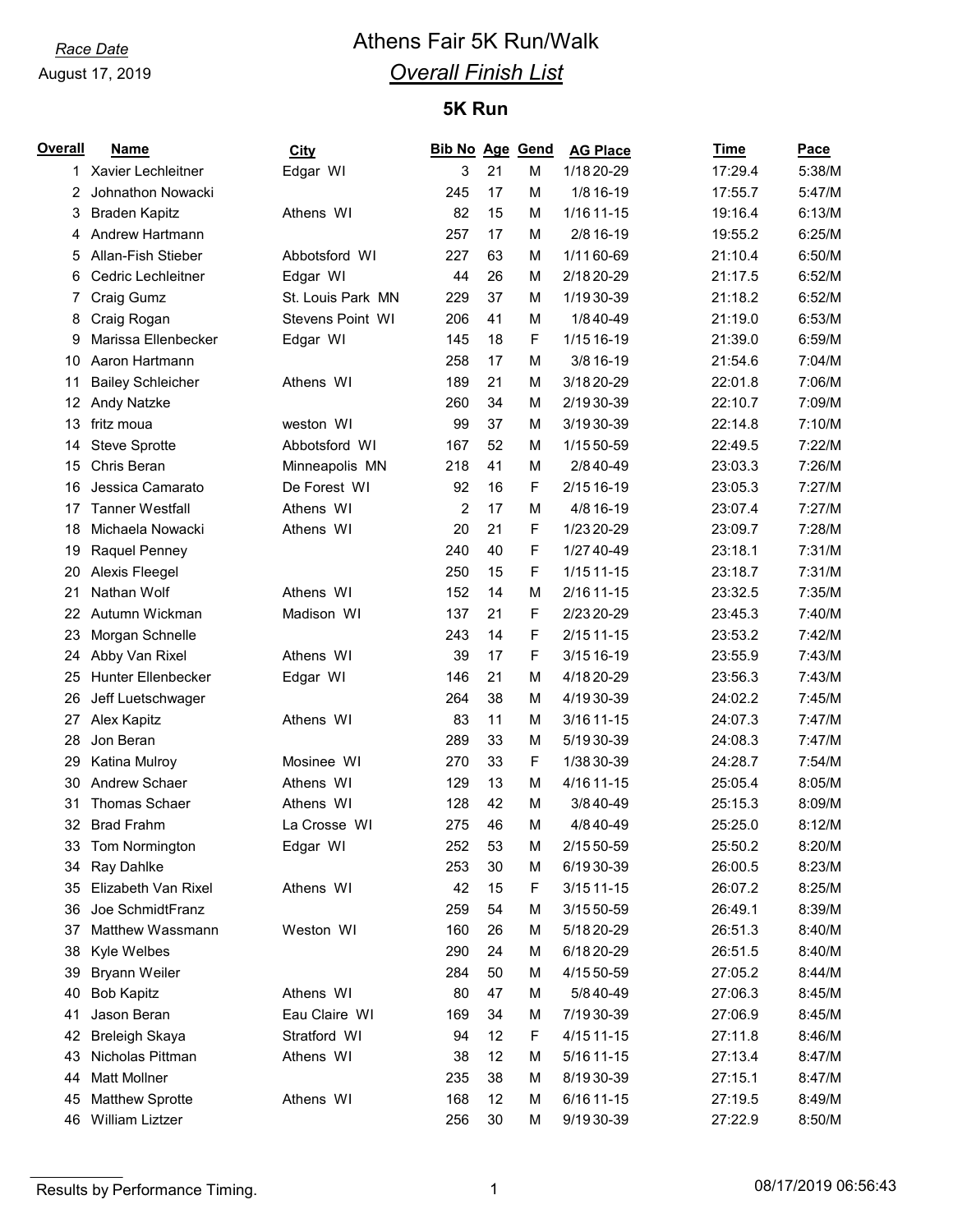# *Race Date* **Athens Fair 5K Run/Walk** *Overall Finish List*

## **5K Run**

| <b>Overall</b> | <b>Name</b>               | <b>City</b>         | Bib No Age Gend |                  |   | <b>AG Place</b> | <b>Time</b> | <b>Pace</b> |
|----------------|---------------------------|---------------------|-----------------|------------------|---|-----------------|-------------|-------------|
| 47             | Brenda Skaya              | Stratford WI        | 93              | 35               | F | 2/38 30-39      | 27:29.1     | 8:52/M      |
| 48             | <b>Rachel Brewster</b>    |                     | 233             | 16               | F | 4/15 16-19      | 27:30.2     | 8:52/M      |
| 49             | Riley Schultz-Becker      |                     | 283             | 11               | M | 7/16 11-15      | 27:39.1     | 8:55/M      |
| 50             | Alan Leffel               | Appleton WI         | 12              | 52               | M | 5/15 50-59      | 27:43.6     | 8:56/M      |
| 51             | <b>Tasha Stencil</b>      | Athens WI           | 133             | 39               | F | 3/38 30-39      | 27:55.2     | 9:00/M      |
| 52             | Laura Rogan               | Stevens Point WI    | 208             | 15               | F | 5/15 11-15      | 27:56.8     | 9:01/M      |
| 53             | <b>Ricky Bjork</b>        |                     | 239             | 57               | M | 6/15 50-59      | 27:59.4     | 9:02/M      |
| 54             | Madeline Literski         | Athens WI           | 166             | 19               | F | 5/15 16-19      | 27:59.4     | 9:02/M      |
| 55             | <b>Timothy Sillamda</b>   |                     | 295             | 31               | M | 10/1930-39      | 28:03.1     | 9:03/M      |
| 56             | Mike Beran                | Athens WI           | 175             | 60               | M | 2/1160-69       | 28:16.1     | 9:07/M      |
| 57             | Lyndsy Gumz               | Champlin MN         | 105             | 38               | F | 4/38 30-39      | 28:30.4     | 9:12/M      |
| 58             | April Beran               | Merrill WI          | 177             | 37               | F | 5/38 30-39      | 28:37.0     | 9:14/M      |
| 59             | Douglas Bandt             | Marshfield WI       | 176             | 60               | M | 3/1160-69       | 28:39.2     | 9:15/M      |
| 60             | <b>Nick Paul</b>          | Athens WI           | 56              | 8                | M | $1/12$ 1-10     | 28:45.2     | 9:16/M      |
| 61             | <b>Travis Bube</b>        | Rib Lake WI         | 53              | 29               | M | 7/18 20-29      | 28:45.3     | 9:16/M      |
| 62             | Megan Radowski            | Brown Deer WI       | 64              | 34               | F | 6/38 30-39      | 29:02.5     | 9:22/M      |
| 63             | David Helmer              | Wausau WI           | 228             | 67               | M | 4/1160-69       | 29:12.4     | 9:25/M      |
| 64             | Sara Paul                 | Athens WI           | 55              | 38               | F | 7/38 30-39      | 29:17.7     | 9:27/M      |
| 65             | Rhonda Passehl            |                     | 292             | 39               | F | 8/38 30-39      | 29:18.5     | 9:27/M      |
| 66             | Dawn Czech Webster        | Wausau WI           | 219             | 48               | F | 2/27 40-49      | 29:21.9     | 9:28/M      |
| 67             | Abigail Olson             | Athens WI           | 150             | 17               | F | 6/15 16-19      | 29:34.8     | 9:32/M      |
| 68             | Leslie Jacobson           | Wausau WI           | 224             | 33               | F | 9/38 30-39      | 29:41.3     | 9:35/M      |
| 69             | <b>Cameron Giese</b>      | Wausau WI           | 216             | 27               | M | 8/18 20-29      | 29:49.2     | 9:37/M      |
| 70             | Jenna Schug               | Athens WI           | 71              | 32               | F | 10/38 30-39     | 29:50.2     | 9:37/M      |
| 71             | William Byrd, III         | Medford WI          | 125             | 11               | M | 8/16 11-15      | 29:51.4     | 9:38/M      |
| 72             | Kaleb Cracraft            |                     | 244             | 11               | M | 9/16 11-15      | 29:56.5     | 9:39/M      |
| 73             | Kelly Erickson            | Edgar WI            | 54              | 41               | F | 3/27 40-49      | 30:11.1     | 9:44/M      |
| 74             | Jazelle Hartwig           | Athens WI           | 183             | 14               | F | 6/15 11-15      | 30:15.6     | 9:45/M      |
| 75             | Madisyn Rogan             | Stevens Point WI    | 207             | 18               | F | 7/15 16-19      | 30:35.3     | 9:52/M      |
| 76             | Shaylon Blake             | Athens WI           | 108             | 11               | M | 10/16 11-15     | 30:37.1     | 9:53/M      |
| 77             | Jonathon Blake            | Athens WI           | 107             | 37               | M | 11/19 30-39     | 30:37.1     | 9:53/M      |
| 78             | Judy Punke                |                     | 246             | 65               | F | 1/18 60-69      | 30:38.9     | 9:53/M      |
| 79             | Rachel Clark              | Medford WI          | 50              | 43               | F | 4/27 40-49      | 30:45.2     | 9:55/M      |
| 80             | Dustin Dahlke             |                     | 238             | 29               | M | 9/18 20-29      | 30:45.5     | 9:55/M      |
| 81             | Denise Nygaard            | West Bend WI        | 52              | 44               | F | 5/27 40-49      | 30:58.2     | 9:59/M      |
| 82             | <b>Alexis Nething</b>     | Marathon WI         | 123             | 19               | F | 8/15 16-19      | 31:10.2     | 10:03/M     |
| 83             | Johnathon Daul            | WI WI               | 119             | 21               | M | 10/18 20-29     | 31:12.5     | 10:04/M     |
| 84             | Allison Wolf              | Athens WI           | 153             | 17               | F | 9/15 16-19      | 31:18.3     | 10:06/M     |
| 85             | <b>Ted Schultz-Becker</b> |                     | 282             | $\boldsymbol{9}$ | M | $2/12$ 1-10     | 31:18.7     | 10:06/M     |
| 86             | Naomi Fleegel             |                     | 299             | 12               | F | 7/15 11-15      | 31:22.2     | 10:07/M     |
| 87             | Katrina Beckes            |                     | 281             | 39               | F | 11/38 30-39     | 31:32.3     | 10:10/M     |
| 88             | <b>Elizabeth King</b>     | Edgar WI            | 187             | 56               | F | 1/20 50-59      | 31:43.4     | 10:14/M     |
| 89             | Tanya Schaer              | Athens WI           | 131             | 40               | F | 6/27 40-49      | 31:45.7     | 10:15/M     |
| 90             | Char Plowman              | Wisconsin Rapids WI | 185             | 58               | F | 2/20 50-59      | 31:46.9     | 10:15/M     |
| 91             | Amelia Hodorowski         | Eau Claire WI       | 37              | 32               | F | 12/38 30-39     | 31:59.6     | 10:19/M     |
| 92             | Sherry Wolffer            | Lockport NY         | 11              | 66               | F | 2/18 60-69      | 32:07.5     | 10:22/M     |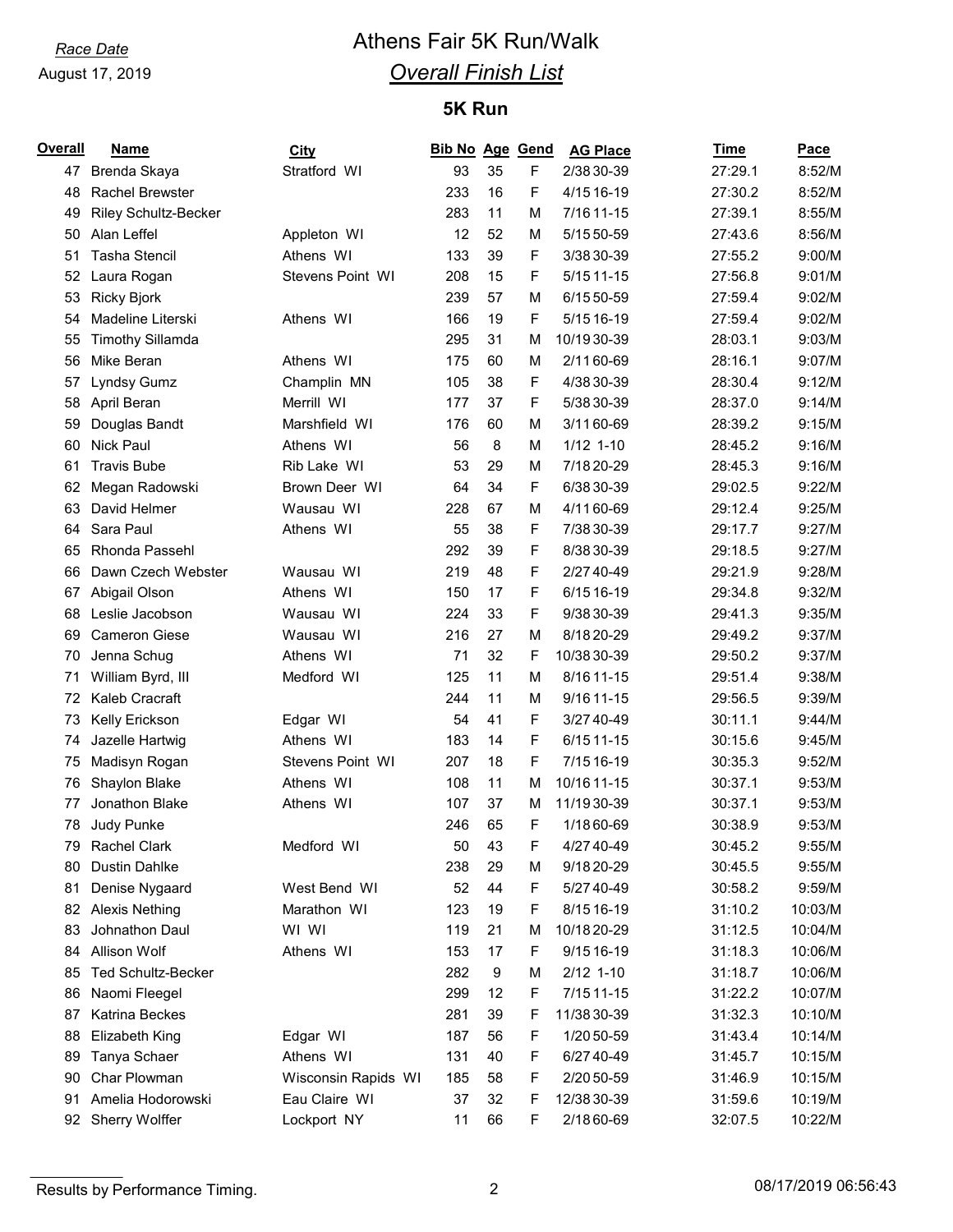# *Race Date* **Athens Fair 5K Run/Walk** *Overall Finish List*

## **5K Run**

| Overall | <b>Name</b>               | <b>City</b>         | Bib No Age Gend |                |   | <b>AG Place</b> | Time    | Pace    |
|---------|---------------------------|---------------------|-----------------|----------------|---|-----------------|---------|---------|
| 93      | Laura Petrie              | Athens WI           | 181             | 53             | F | 3/20 50-59      | 32:09.1 | 10:22/M |
| 94      | Addyson Zettler           |                     | 263             | 14             | F | 8/15 11-15      | 32:25.6 | 10:27/M |
| 95      | <b>Ariel Rinehart</b>     | Medford WI          | 48              | 24             | F | 3/23 20-29      | 32:35.7 | 10:31/M |
| 96      | <b>Ken Cloutier</b>       | Wausau WI           | 81              | 65             | М | 5/1160-69       | 32:58.3 | 10:38/M |
| 97      | Michelle Lange            | COLBY WI            | 226             | 64             | F | 3/18 60-69      | 33:01.3 | 10:39/M |
| 98      | Angela Ahrens             |                     | 286             | 28             | F | 4/23 20-29      | 33:01.9 | 10:39/M |
| 99      | Gretchen Brewster         |                     | 232             | 14             | F | $9/1511-15$     | 33:02.8 | 10:39/M |
| 100     | <b>Russell Wiegand</b>    | Athens WI           | 116             | 40             | м | 6/8 40-49       | 33:08.3 | 10:41/M |
| 101     | Jasmine Schnelle          |                     | 242             | 16             | F | 10/15 16-19     | 33:11.6 | 10:42/M |
| 102     | <b>Riley Clark</b>        | Medford WI          | 51              | 12             | F | 10/15 11-15     | 33:12.8 | 10:43/M |
| 103     | DARLA MYSZKA              | La Crosse WI        | 87              | 36             | F | 13/38 30-39     | 33:18.2 | 10:45/M |
| 104     | Jamie Albrecht            | Athens WI           | 31              | 56             | M | 7/15 50-59      | 33:31.4 | 10:49/M |
| 105     | Cody Stuttgen             | Wausau WI           | 8               | 29             | м | 11/18 20-29     | 33:31.6 | 10:49/M |
| 106     | Sam Sterzinger            | Medford WI          | 85              | 31             | М | 12/1930-39      | 33:34.2 | 10:50/M |
| 107     | <b>Justin Thomas</b>      | Athens WI           | 214             | 40             | М | 7/8 40-49       | 33:35.1 | 10:50/M |
| 108     | <b>Nathaniel Rinehart</b> | Medford WI          | 49              | 19             | М | 5/8 16-19       | 33:36.2 | 10:50/M |
| 109     | Derek Lund                |                     | 285             | 29             | М | 12/18 20-29     | 33:58.4 | 10:57/M |
| 110     | Dick Lange                | Colby WI            | 225             | 65             | М | 6/1160-69       | 34:04.4 | 10:59/M |
| 111     | Lucas Kapitz              | Athens WI           | 84              | 8              | M | $3/12$ 1-10     | 34:08.0 | 11:01/M |
| 112     | <b>Heather Kapitz</b>     | Athens WI           | 79              | 42             | F | 7/27 40-49      | 34:08.4 | 11:01/M |
| 113     | Kamden Zarnke             |                     | 248             | 11             | М | 11/16 11-15     | 34:25.4 | 11:06/M |
| 114     | Alyssa Bunkelman          |                     | 291             | 24             | F | 5/23 20-29      | 34:32.1 | 11:08/M |
| 115     | <b>Tom Peter</b>          | Athens WI           | 147             | 54             | М | 8/15 50-59      | 34:38.6 | 11:10/M |
| 116     | Steph Denfeld             | Wausau WI           | 9               | 27             | F | 6/23 20-29      | 34:40.4 | 11:11/M |
| 117     | Lexi Lehman               | Oconomowoc WI       | 221             | 9              | F | $1/12$ 1-10     | 34:58.1 | 11:17/M |
| 118     | <b>Michael Breitrick</b>  |                     | 241             | 67             | M | 7/11 60-69      | 35:18.6 | 11:23/M |
| 119     | McKenna Lepak             | Athens WI           | 143             | 11             | F | 11/15 11-15     | 35:27.5 | 11:26/M |
| 120     | Lauryn Hartwig            | Athens WI           | 164             | $\overline{7}$ | F | $2/12$ 1-10     | 35:28.4 | 11:26/M |
| 121     | Danica Knott              | Athens WI           | 111             | 10             | F | $3/12$ 1-10     | 35:28.4 | 11:26/M |
| 122     | Elsa Scott                | <b>NEW BRIGHTON</b> | 102             | 10             | F | $4/12$ 1-10     | 35:31.0 | 11:27/M |
| 123     | Matt Hartwig              | Athens WI           | 173             | 38             | M | 13/19 30-39     | 35:32.2 | 11:28/M |
| 124     | Leah Giese                | Wausau WI           | 217             | 26             | F | 7/23 20-29      | 35:38.4 | 11:30/M |
| 125     | Jarrett Daul              | Athens WI           | 118             | 16             | М | 6/8 16-19       | 35:42.4 | 11:31/M |
| 126     | Lucus Byrd                | Medford WI          | 127             | 6              | М | 4/12 1-10       | 35:53.5 | 11:35/M |
| 127     | <b>Lindsay Rose</b>       | Stevens Point WI    | 205             | 36             | F | 14/38 30-39     | 36:04.2 | 11:38/M |
| 128     | Hannah Fleegel            |                     | 300             | 13             | F | 12/15 11-15     | 36:23.4 | 11:44/M |
| 129     | <b>Garrett Knott</b>      | Athens WI           | 112             | 13             | М | 12/16 11-15     | 36:34.2 | 11:48/M |
| 130     | <b>Stacey Dahlke</b>      |                     | 237             | 27             | F | 8/23 20-29      | 36:35.7 | 11:48/M |
| 131     | <b>Brenda Paul</b>        | Dorchester WI       | 179             | 55             | F | 4/20 50-59      | 36:36.7 | 11:48/M |
|         | 132 Ryanne Peter          | Athens WI           | 148             | 23             | F | 9/23 20-29      | 36:42.2 | 11:50/M |
| 133     | Gabriella Luetschwager    |                     | 265             | 5              | F | $5/12$ 1-10     | 37:01.3 | 11:56/M |
|         | 134 Garnett Frahm         |                     | 274             | 10             | М | $5/12$ 1-10     | 37:02.8 | 11:57/M |
| 135     | Gavin Frahm               |                     | 273             | 11             | М | 13/16 11-15     | 37:03.0 | 11:57/M |
| 136     | Linda Riske Eckert        |                     | 288             | 69             | F | 4/18 60-69      | 37:24.7 | 12:04/M |
| 137     | Alexis Lepak              | Athens WI           | 142             | 18             | F | 11/15 16-19     | 37:27.4 | 12:05/M |
| 138     | Keri Doll                 | Stratford WI        | 195             | 27             | F | 10/23 20-29     | 38:03.7 | 12:16/M |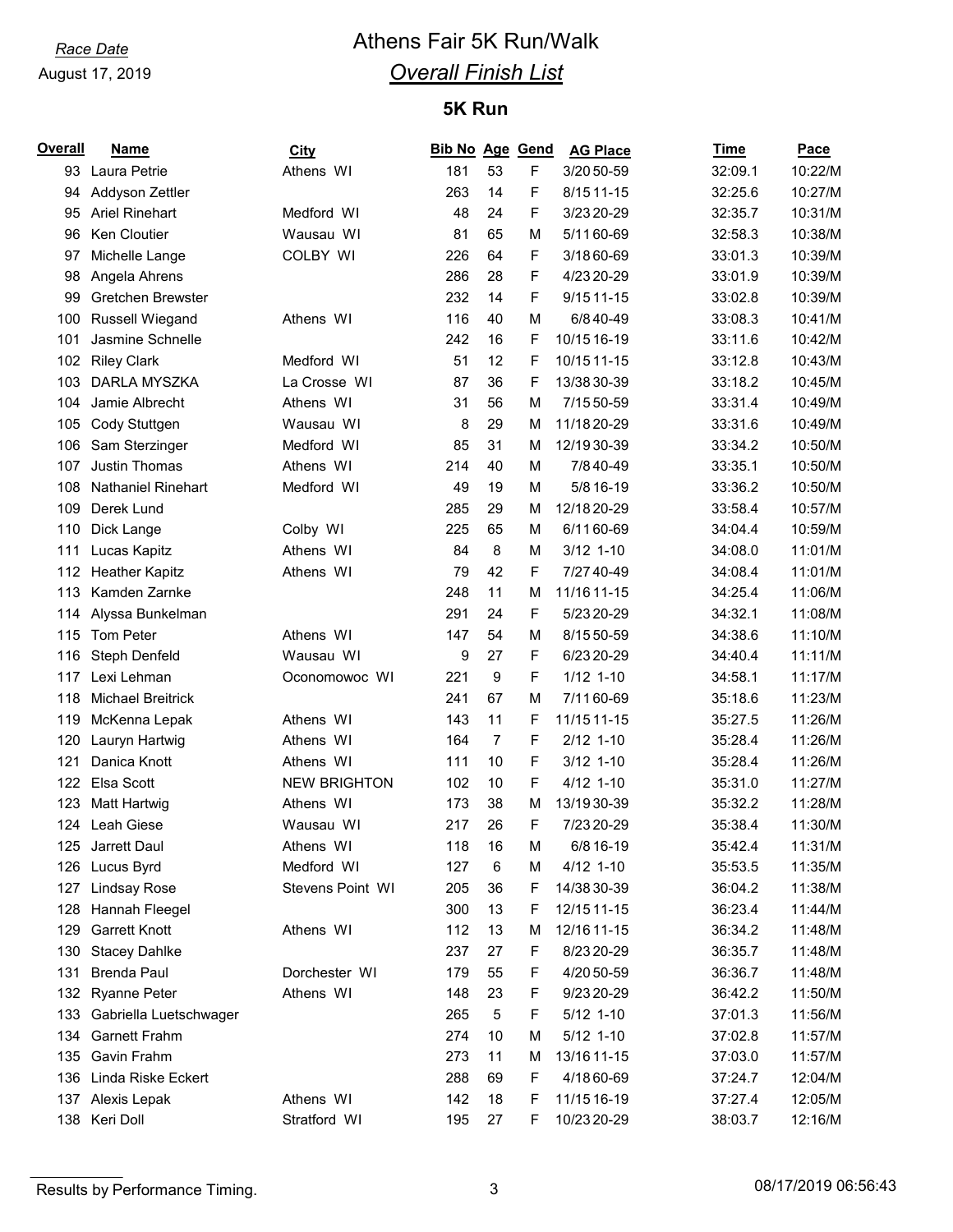# *Race Date* **Athens Fair 5K Run/Walk** *Overall Finish List*

## **5K Run**

| <b>Overall</b> | Name                    | <b>City</b>         | Bib No Age Gend |                |   | <b>AG Place</b> | Time    | Pace    |
|----------------|-------------------------|---------------------|-----------------|----------------|---|-----------------|---------|---------|
|                | 139 Laurie Utecht       | Wausau WI           | 159             | 62             | F | 5/18 60-69      | 38:05.4 | 12:17/M |
| 140            | Laci Wirtala            | Merrill WI          | 178             | 10             | F | $6/12$ 1-10     | 38:36.6 | 12:27/M |
| 141            | Sy'Rih Hartwig          | Athens WI           | 184             | 12             | F | 13/15 11-15     | 38:39.4 | 12:28/M |
| 142            | Juli Gauerke-Peter      | Athens WI           | 149             | 45             | F | 8/27 40-49      | 38:40.1 | 12:28/M |
| 143            | Danielle Diedrich       | Athens WI           | 75              | 44             | F | 9/27 40-49      | 38:41.3 | 12:29/M |
| 144            | Daniel Westfall         | Athens WI           | 24              | 67             | м | 8/1160-69       | 39:14.2 | 12:39/M |
| 145            | Hannah Frank            | Athens WI           | 215             | 23             | F | 11/23 20-29     | 39:20.5 | 12:41/M |
| 146            | Amber Kraus             | Stetsonville WI     | 213             | 37             | F | 15/38 30-39     | 39:20.5 | 12:41/M |
| 147            | <b>Katy Beasley</b>     | Athens WI           | 10              | 32             | F | 16/38 30-39     | 39:25.6 | 12:43/M |
| 148            | Elijah Schaer           | Athens WI           | 130             | 9              | M | $6/12$ 1-10     | 39:33.2 | 12:45/M |
| 149            | <b>Benjamin Hartwig</b> | Athens WI           | 171             | 9              | M | 7/12 1-10       | 39:33.7 | 12:45/M |
| 150            | Andrea Baumgartner      | Chicago IL          | 77              | 33             | F | 17/38 30-39     | 39:41.8 | 12:48/M |
| 151            | Chris Kruger            | Chicago IL          | 27              | 33             | M | 14/1930-39      | 39:41.9 | 12:48/M |
|                | 152 Scott Wildman       |                     | 234             | 52             | M | 9/15 50-59      | 40:42.1 | 13:08/M |
|                | 153 Laura Hayden        | Stetsonville WI     | 1               | 55             | F | 5/20 50-59      | 41:45.4 | 13:28/M |
|                | 154 Ari Scott           | Saint Paul MN       | 103             | 9              | M | 8/12 1-10       | 42:10.4 | 13:36/M |
| 155            | Jamie Scott             | Saint Paul MN       | 101             | 40             | F | 10/27 40-49     | 42:13.7 | 13:37/M |
| 156            | Owen Scott              | <b>NEW BRIGHTON</b> | 104             | 5              | M | $9/12$ 1-10     | 42:13.8 | 13:37/M |
| 157            | Sharon Westfall         | Athens WI           | 26              | 63             | F | 6/18 60-69      | 42:17.0 | 13:38/M |
| 158            | Amy Lehman              | Oconomowoc WI       | 220             | 39             | F | 18/38 30-39     | 42:21.2 | 13:40/M |
| 159            | Jennifer Sterzinger     | Medford WI          | 86              | 31             | F | 19/38 30-39     | 42:31.7 | 13:43/M |
| 160            | <b>Bill Schug</b>       | Athens WI           | 72              | 36             | м | 15/19 30-39     | 42:37.7 | 13:45/M |
| 161            | John Schug              | Athens WI           | 73              | 8              | м | 10/12 1-10      | 42:37.7 | 13:45/M |
| 162            | Jordan Frahm            |                     | 249             | 11             | м | 14/16 11-15     | 42:46.6 | 13:48/M |
| 163            | Hunter Karlen           | Stoughton WI        | 212             | 16             | M | 7/8 16-19       | 43:06.1 | 13:54/M |
| 164            | James Daul              | Athens WI           | 120             | 18             | м | 8/8 16-19       | 43:07.6 | 13:55/M |
| 165            | Reanna Stowe            | Athens WI           | 121             | 17             | F | 12/15 16-19     | 43:07.6 | 13:55/M |
| 166            | <b>Damien Haines</b>    | Athens WI           | 204             | 15             | м | 15/16 11-15     | 43:12.4 | 13:56/M |
| 167            | Paul Brown              | Stetsonville WI     | 4               | 52             | м | 10/15 50-59     | 43:49.4 | 14:08/M |
| 168            | <b>Kelly King</b>       | Edgar WI            | 188             | 59             | м | 11/15 50-59     | 43:52.1 | 14:09/M |
| 169            | Cecelia Felzkowski      | Athens WI           | 247             | 76             | F | 1/370-79        | 44:19.0 | 14:18/M |
| 170            | <b>Tracy Lepak</b>      | Atehsn WI           | 141             | 43             | F | 11/27 40-49     | 44:34.2 | 14:23/M |
| 171            | Haley Hopperdietzel     | Wausau WI           | 203             | 15             | F | 14/15 11-15     | 44:39.2 | 14:24/M |
| 172            | Cole Hopperdietzel      | Wausau WI           | 202             | 12             | М | 16/16 11-15     | 44:48.4 | 14:27/M |
| 173            | Amy Brandl              | Dayton OH           | 6               | 35             | F | 20/38 30-39     | 45:49.2 | 14:47/M |
| 174            | Allie Westfall          | Athens WI           | 25              | 10             | F | 7/12 1-10       | 46:13.6 | 14:55/M |
| 175            | <b>Brynn Knott</b>      | Athens WI           | 110             | $\overline{7}$ | F | 8/12 1-10       | 46:14.6 | 14:55/M |
| 176            | Sara Schmidt            | Brownville WI       | 132             | 38             | F | 21/38 30-39     | 46:19.0 | 14:56/M |
| 177            | Kristina Knott          | Athens WI           | 113             | 39             | F | 22/38 30-39     | 46:19.4 | 14:56/M |
| 178            | Anne Fleegel            |                     | 297             | 41             | F | 12/27 40-49     | 46:45.6 | 15:05/M |
| 179            | <b>Crystal Schaefer</b> |                     | 298             | 38             | F | 23/38 30-39     | 46:45.6 | 15:05/M |
| 180            | Eric M Beran            | Dayton MN           | 170             | 39             | М | 16/1930-39      | 47:31.3 | 15:20/M |
| 181            | Marciann Wiegand        | Athens WI           | 115             | 40             | F | 13/27 40-49     | 48:03.6 | 15:30/M |
| 182            | Katie Cummings          |                     | 277             | 22             | F | 12/23 20-29     | 48:54.4 | 15:46/M |
| 183            | <b>Ben Cummings</b>     |                     | 279             | 26             | M | 13/18 20-29     | 48:54.9 | 15:46/M |
|                | 184 Samuel Hartwig      | Athens WI           | 163             | 6              | М | 11/12 1-10      | 48:56.4 | 15:47/M |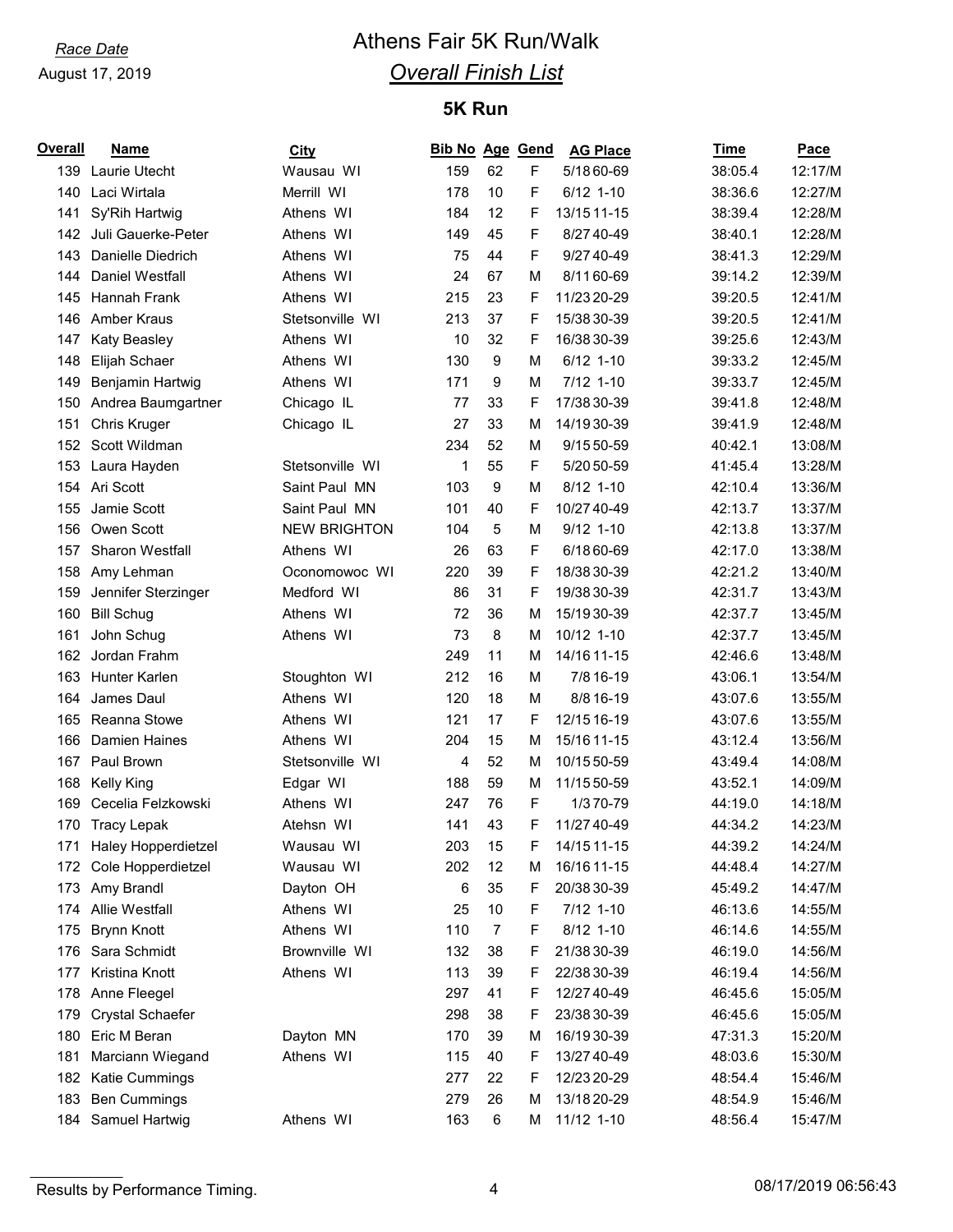# *Race Date* **Athens Fair 5K Run/Walk** *Overall Finish List*

## **5K Run**

| <b>Overall</b> | Name                    | <b>City</b>   | Bib No Age Gend |    |   | <b>AG Place</b> | Time    | Pace    |
|----------------|-------------------------|---------------|-----------------|----|---|-----------------|---------|---------|
|                | 185 Tabitha Hartwig     | Athens WI     | 172             | 40 | F | 14/27 40-49     | 48:57.6 | 15:47/M |
| 186            | <b>Charlie Goldring</b> | Madison WI    | 138             | 21 | M | 14/18 20-29     | 49:02.4 | 15:49/M |
| 187            | Kristen Wickman         | Athens WI     | 134             | 19 | F | 13/15 16-19     | 49:02.7 | 15:49/M |
| 188            | Benjamin Byrd           | Medford WI    | 126             | 9  | М | 12/12 1-10      | 49:52.7 | 16:05/M |
| 189            | Cherish Byrd            | Medford WI    | 124             | 41 | F | 15/27 40-49     | 49:53.1 | 16:05/M |
| 190            | Alyssa Schueller        | Athens WI     | 88              | 20 | F | 13/23 20-29     | 50:16.0 | 16:13/M |
| 191            | <b>Sherry Schueller</b> | Athens WI     | 89              | 51 | F | 6/20 50-59      | 50:16.4 | 16:13/M |
| 192            | Jamie Epping            | Athens WI     | 16              | 34 | F | 24/38 30-39     | 50:19.2 | 16:14/M |
| 193            | Carol Wisnewski         | Athens WI     | 13              | 69 | F | 7/18 60-69      | 50:19.2 | 16:14/M |
| 194            | Evelyn Mollner          |               | 280             | 8  | F | $9/12$ 1-10     | 50:22.2 | 16:15/M |
| 195            | <b>Mistie Mollner</b>   |               | 236             | 38 | F | 25/38 30-39     | 50:30.4 | 16:17/M |
| 196            | Becky Van Rixel         | Athens WI     | 41              | 46 | F | 16/27 40-49     | 50:54.9 | 16:25/M |
| 197            | Joshua Van Rixel        | Athens WI     | 40              | 22 | M | 15/18 20-29     | 50:55.0 | 16:25/M |
| 198            | Sabrina Bunkelman       | Athens WI     | 156             | 22 | F | 14/23 20-29     | 50:55.2 | 16:25/M |
| 199            | Stacie Ziegel           |               | 276             | 40 | F | 17/27 40-49     | 51:02.4 | 16:28/M |
| 200            | <b>Emily Passehl</b>    | Athens WI     | 199             | 16 | F | 14/15 16-19     | 51:04.7 | 16:28/M |
| 201            | Doreen Schultz          | Athens WI     | 197             | 64 | F | 8/18 60-69      | 51:06.2 | 16:29/M |
| 202            | Madilyn Ziech           |               | 278             | 16 | F | 15/15 16-19     | 51:13.3 | 16:31/M |
| 203            | Sally Ziech             | Reedsburg WI  | 272             | 46 | F | 18/27 40-49     | 51:14.7 | 16:32/M |
| 204            | Sue Rohde               | Weyauwega WI  | 193             | 63 | F | 9/18 60-69      | 51:21.2 | 16:34/M |
| 205            | Sandy Hartwig           |               | 293             | 65 | F | 10/18 60-69     | 51:21.4 | 16:34/M |
| 206            | Jenny Lavicka           | Athens WI     | 23              | 45 | F | 19/27 40-49     | 51:27.2 | 16:36/M |
| 207            | Jena OFlanagan          | Colby WI      | 63              | 32 | F | 26/38 30-39     | 51:27.3 | 16:36/M |
| 208            | Abbie Lavin             | Medford WI    | 255             | 30 | F | 27/38 30-39     | 51:27.4 | 16:36/M |
| 209            | Mike Rohde              | Weyauwega WI  | 192             | 63 | м | 9/1160-69       | 51:28.1 | 16:36/M |
| 210            | Cassandra Riehle        | Athens WI     | 33              | 15 | F | 15/15 11-15     | 52:15.7 | 16:51/M |
| 211            | Randy Riehle            | Athens WI     | 34              | 48 | M | 8/8 40-49       | 52:17.4 | 16:52/M |
| 212            | Patty Grove             | Rothschild WI | 14              | 49 | F | 20/27 40-49     | 52:45.9 | 17:01/M |
| 213            | Nicole Ellenbecker      |               | 269             | 47 | F | 21/27 40-49     | 52:49.8 | 17:02/M |
| 214            | <b>Rylee Tessmer</b>    |               | 268             | 25 | F | 15/23 20-29     | 52:50.2 | 17:03/M |
| 215            | Arlene Leffel           | Merrill WI    | 174             | 73 | F | 2/370-79        | 53:00.6 | 17:06/M |
| 216            | <b>Bailey Harder</b>    | Medford WI    | 78              | 28 | F | 16/23 20-29     | 53:42.1 | 17:19/M |
|                | 217 Kristen Hesgard     | Unity WI      | 76              | 28 | F | 17/23 20-29     | 53:42.3 | 17:19/M |
| 218            | <b>Tanille Hartwig</b>  | Athens WI     | 182             | 37 | F | 28/38 30-39     | 54:09.1 | 17:28/M |
| 219            | <b>Emzlee Hartwig</b>   | Athens WI     | 196             | 5  | F | 10/12 1-10      | 54:09.7 | 17:28/M |
| 220            | Dana Hopperdietzel      | Wausau WI     | 200             | 45 | F | 22/27 40-49     | 54:30.6 | 17:35/M |
| 221            | Ken Hopperdietzel       | Wausau WI     | 201             | 50 | M | 12/15 50-59     | 54:32.2 | 17:35/M |
| 222            | Donald Hart             | Athens WI     | 15              | 71 | М | 1/1 70-79       | 54:35.3 | 17:36/M |
| 223            | Sandy Seliger           |               | 267             | 48 | F | 23/27 40-49     | 54:37.5 | 17:37/M |
| 224            | Jenny Skrzypchak        |               | 271             | 55 | F | 7/20 50-59      | 54:37.5 | 17:37/M |
| 225            | Amy Ewan                | Weston WI     | 100             | 39 | F | 29/38 30-39     | 54:38.7 | 17:37/M |
| 226            | Katie Drexler           | Edgar WI      | 70              | 38 | F | 30/38 30-39     | 54:40.1 | 17:38/M |
| 227            | <b>Tiffany Hart</b>     | Stratford WI  | 165             | 39 | F | 31/38 30-39     | 54:40.5 | 17:38/M |
| 228            | Jessica Frahm           | Athens WI     | 5               | 38 | F | 32/38 30-39     | 54:40.7 | 17:38/M |
| 229            | Julie Frahm             | Athens WI     | 139             | 48 | F | 24/27 40-49     | 55:04.9 | 17:46/M |
| 230            | Pam Seubert             | Marathon WI   | 47              | 56 | F | 8/20 50-59      | 55:05.5 | 17:46/M |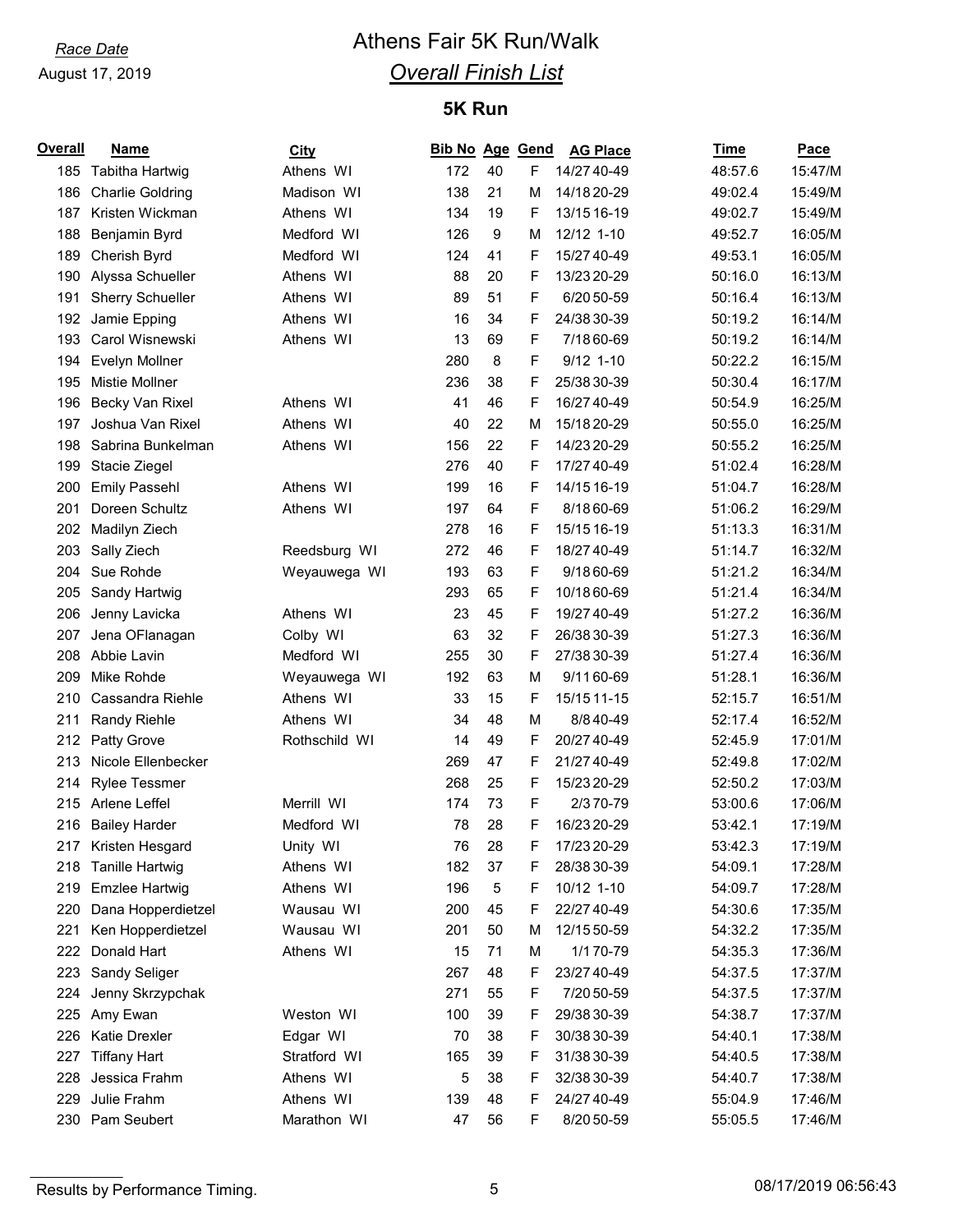# *Race Date* **Athens Fair 5K Run/Walk** *Overall Finish List*

## **5K Run**

| Overall | <b>Name</b>           | <b>City</b>   | <b>Bib No Age Gend</b> |                  |   | <b>AG Place</b> | Time      | Pace    |
|---------|-----------------------|---------------|------------------------|------------------|---|-----------------|-----------|---------|
| 231     | <b>Brooke Seubert</b> |               | 294                    | 24               | F | 18/23 20-29     | 55:05.5   | 17:46/M |
| 232     | <b>Carrie Mullin</b>  | MEDFORD WI    | 67                     | 32               | F | 33/38 30-39     | 55:10.2   | 17:48/M |
| 233     | <b>Bryan Mullin</b>   | Medford WI    | 66                     | 32               | М | 17/19 30-39     | 55:10.4   | 17:48/M |
| 234     | Sarah Balz            | Brodhead WI   | 57                     | 46               | F | 25/27 40-49     | 55:11.2   | 17:48/M |
| 235     | Jennifer Podeweltz    | Merrill WI    | 97                     | 38               | F | 34/38 30-39     | 55:11.4   | 17:48/M |
| 236     | Justine Rausch        |               | 287                    | 30               | F | 35/38 30-39     | 55:15.5   | 17:49/M |
| 237     | Carla Prahl           | Athens WI     | 161                    | 43               | F | 26/27 40-49     | 55:16.4   | 17:50/M |
| 238     | Danielle Dahlke       |               | 254                    | 28               | F | 19/23 20-29     | 57:27.7   | 18:32/M |
| 239     | <b>Emily Punke</b>    |               | 230                    | 33               | F | 36/38 30-39     | 57:38.7   | 18:35/M |
| 240     | <b>Kathy Punke</b>    | Athens WI     | 46                     | 61               | F | 11/18 60-69     | 57:39.4   | 18:36/M |
| 241     | <b>Stacy Kleberg</b>  | Wausau WI     | 19                     | 39               | F | 37/38 30-39     | 58:02.2   | 18:43/M |
| 242     | Mindy Gumz            | Marshfield WI | 191                    | 36               | F | 38/38 30-39     | 58:02.4   | 18:43/M |
| 243     | Ariana Kapfhamer      | Medford WI    | 91                     | $\boldsymbol{9}$ | F | 11/12 1-10      | 58:20.2   | 18:49/M |
| 244     | <b>Tammy Dvorak</b>   | Athens WI     | 30                     | 51               | F | 9/20 50-59      | 58:24.2   | 18:50/M |
| 245     | Orv Wickman           | Athens WI     | 135                    | 51               | М | 13/15 50-59     | 58:28.7   | 18:52/M |
| 246     | Janet Wickman         | Athens WI     | 136                    | 47               | F | 27/27 40-49     | 58:32.2   | 18:53/M |
| 247     | Kathy Luther          | Athens WI     | 29                     | 53               | F | 10/20 50-59     | 58:35.7   | 18:54/M |
| 248     | Mary Ellenbecker      | Athens WI     | 18                     | 65               | F | 12/18 60-69     | 58:36.1   | 18:54/M |
| 249     | Matt Viegut           | Athens WI     | 222                    | 62               | М | 10/1160-69      | 58:39.7   | 18:55/M |
| 250     | Kristi Redmann        | Athens WI     | 114                    | 52               | F | 11/20 50-59     | 58:39.7   | 18:55/M |
| 251     | Lynn Luetschwager     | Athens WI     | 98                     | 60               | F | 13/18 60-69     | 58:43.8   | 18:56/M |
| 252     | Tammi Viegut          | Minoqua WI    | 223                    | 60               | F | 14/18 60-69     | 58:44.9   | 18:57/M |
| 253     | Mary Ann Punke        |               | 231                    | 68               | F | 15/18 60-69     | 58:44.9   | 18:57/M |
| 254     | <b>Bonnie Stange</b>  | Athens WI     | 162                    | 55               | F | 12/20 50-59     | 58:45.0   | 18:57/M |
| 255     | Eric Beastrom         | Hudson WI     | 36                     | 52               | M | 14/15 50-59     | 59:13.2   | 19:06/M |
| 256     | <b>Barb Beastrom</b>  | Athens WI     | 90                     | 75               | F | 3/370-79        | 59:13.7   | 19:06/M |
| 257     | Alyssa Weise          | DeForest WI   | 62                     | 24               | F | 20/23 20-29     | 59:33.6   | 19:13/M |
| 258     | <b>Sharon Miller</b>  | Marathon WI   | 198                    | 65               | F | 16/18 60-69     | 59:34.2   | 19:13/M |
| 259     | Judy Weise            | Athens WI     | 45                     | 58               | F | 13/20 50-59     | 59:35.2   | 19:13/M |
| 260     | Lori Daul             | Athens WI     | 117                    | 51               | F | 14/20 50-59     | 59:51.7   | 19:18/M |
| 261     | Ann Brodziski         | Wausau WI     | 122                    | 52               | F | 15/20 50-59     | 59:51.7   | 19:18/M |
| 262     | Jessica Dahlke        |               | 251                    | 24               | F | 21/23 20-29     | 1:02:23.7 | 20:07/M |
| 263     | Kyra Peterson         | Abbotsford WI | 144                    | 9                | F | 12/12 1-10      | 1:02:49.5 | 20:16/M |
| 264     | Joanne Von Loh        | Athens WI     | 194                    | 55               | F | 16/20 50-59     | 1:02:50.5 | 20:16/M |
| 265     | Lori Kremsreiter      | Athens WI     | 22                     | 57               | F | 17/20 50-59     | 1:02:50.7 | 20:16/M |
| 266     | Deb Chicks            | Colby WI      | 210                    | 61               | F | 17/18 60-69     | 1:03:08.2 | 20:22/M |
| 267     | Amanda Chicks         | Colby WI      | 209                    | 26               | F | 22/23 20-29     | 1:03:08.2 | 20:22/M |
| 268     | Darren Chicks         | Colby WI      | 211                    | 57               | M | 15/15 50-59     | 1:03:08.7 | 20:22/M |
| 269     | Mitchell Dahlke       |               | 266                    | 25               | M | 16/18 20-29     | 1:04:51.7 | 20:55/M |
| 270     | Rhonda Stange         | Athens WI     | 43                     | 55               | F | 18/20 50-59     | 1:06:21.1 | 21:24/M |
| 271     | Patty Riske           |               | 261                    | 62               | F | 18/18 60-69     | 1:06:21.4 | 21:24/M |
| 272     | <b>Matthew Weise</b>  | DeForest WI   | 61                     | 24               | M | 17/18 20-29     | 1:06:23.2 | 21:25/M |
| 273     | David Radowski        | Brown Deer WI | 65                     | 34               | M | 18/19 30-39     | 1:06:24.1 | 21:25/M |
| 274     | Joseph Doherty        | Chicago IL    | 35                     | 27               | M | 18/18 20-29     | 1:06:24.5 | 21:25/M |
| 275     | Sami Kruger           | Chicago IL    | 28                     | 31               | M | 19/19 30-39     | 1:06:25.4 | 21:25/M |
| 276     | Doug Riske            | Athens WI     | 21                     | 68               | м | 11/1160-69      | 1:07:52.2 | 21:54/M |

Results by Performance Timing. 2008/17/2019 06:56:43